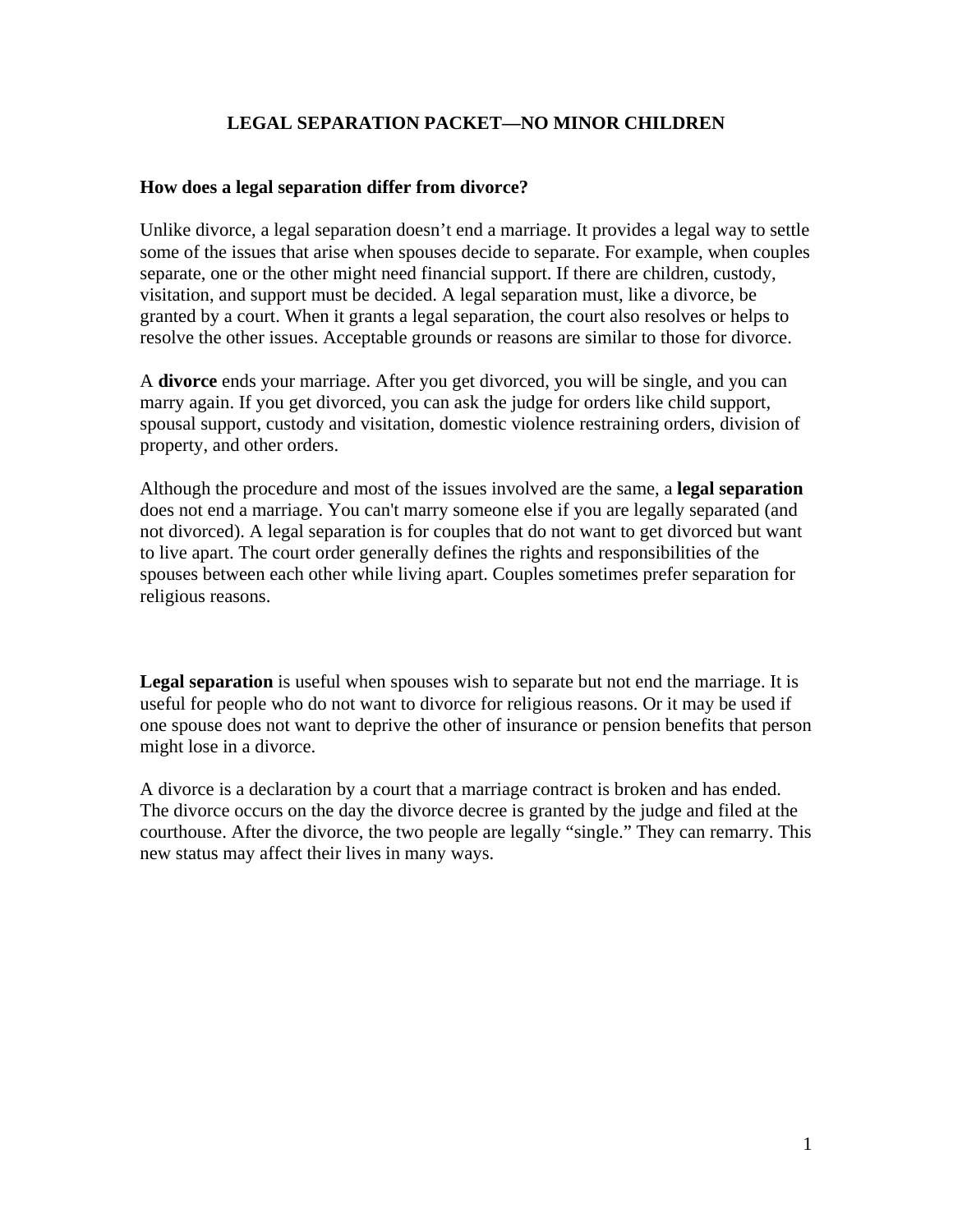| IN THE SUPERIOR COURT OF                                                                                         | <b>COUNTY</b>                                                                                   |
|------------------------------------------------------------------------------------------------------------------|-------------------------------------------------------------------------------------------------|
| <b>STATE OF GEORGIA</b>                                                                                          |                                                                                                 |
| Plaintiff,<br>V.<br>Defendant.                                                                                   | Civil Action No.                                                                                |
|                                                                                                                  |                                                                                                 |
| <b>COMPLAINT FOR SEPARATE MAINTENANCE</b>                                                                        |                                                                                                 |
|                                                                                                                  | The Plaintiff, _____________________________, states (his) (her) claim for separate maintenance |
| 1.                                                                                                               |                                                                                                 |
| <b>Jurisdiction and Venue</b> (Check a, b or c)                                                                  |                                                                                                 |
| a)<br>$\Box$                                                                                                     | The Defendant is a resident of _______________________ County, Georgia and                      |
| can be served with a copy of this complaint and summons at the following address:                                |                                                                                                 |
| b)<br>$\Box$                                                                                                     | The Defendant is a non-resident of the State of Georgia, but s/he may be                        |
| personally served with a copy of this complaint and summons in __________________                                |                                                                                                 |
| County, Georgia at the following address:                                                                        |                                                                                                 |
| $\mathbf{c})$<br>$\Box$<br>personally served with process within the state; however, the Defendant owns property | The Defendant is a non-resident of the State of Georgia and cannot be                           |
| within the state in _________________________County, Georgia, which is described as follows                      |                                                                                                 |
| (insert the legal description of the property as it appears on the deed):                                        |                                                                                                 |
|                                                                                                                  |                                                                                                 |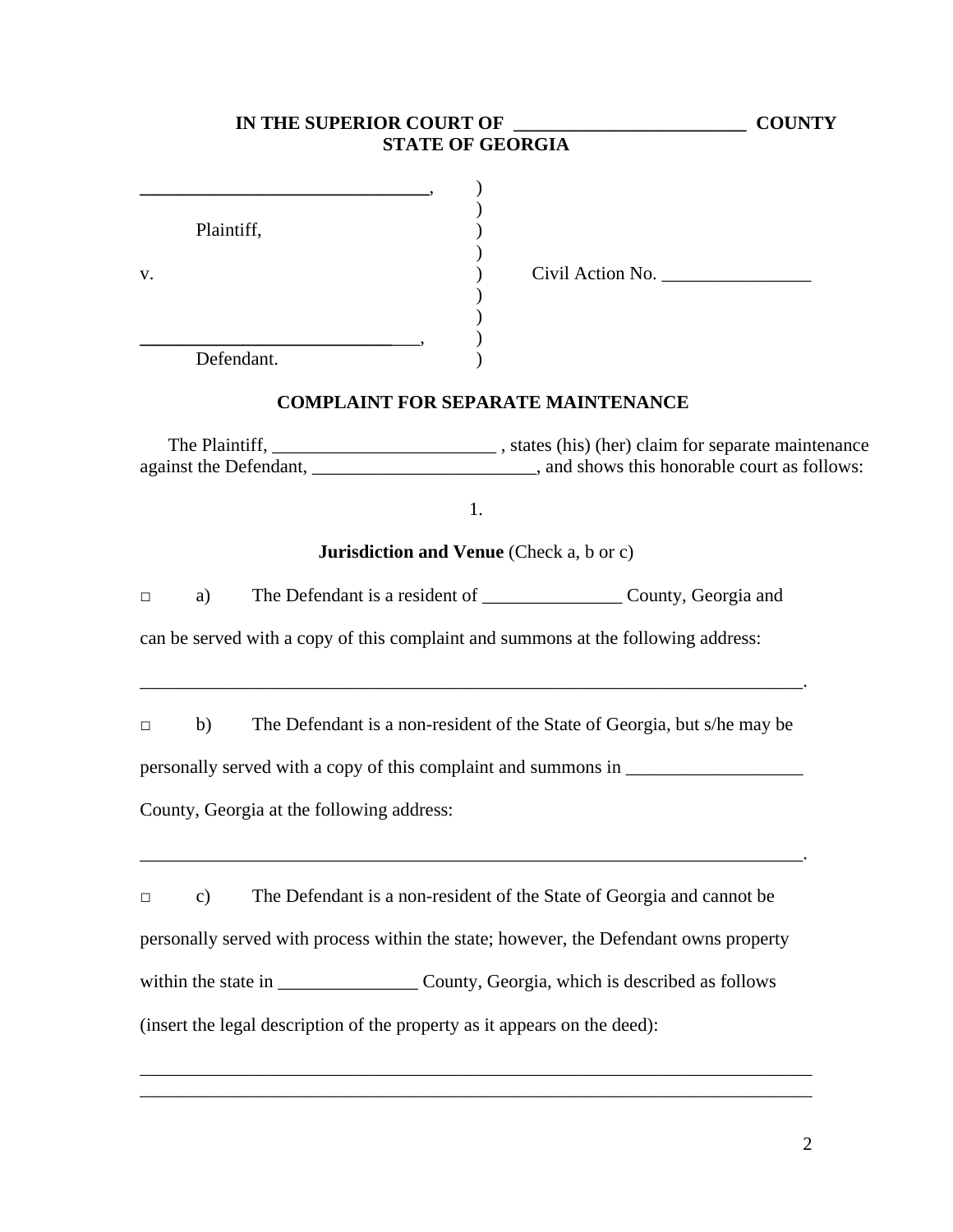# □ d) The Defendant has signed an Acknowledgement of Service.

|  | The Defendant has signed an Acknowledgement of Service, Affidavit of |  |  |
|--|----------------------------------------------------------------------|--|--|
|  | Waiver of Venue and Personal Jursidiction.                           |  |  |

\_\_\_\_\_\_\_\_\_\_\_\_\_\_\_\_\_\_\_\_\_\_\_\_\_\_\_\_\_\_\_\_\_\_\_\_\_\_\_\_\_\_\_\_\_\_\_\_\_\_\_\_\_\_\_\_\_\_\_\_\_\_\_\_\_\_\_\_\_\_\_\_ \_\_\_\_\_\_\_\_\_\_\_\_\_\_\_\_\_\_\_\_\_\_\_\_\_\_\_\_\_\_\_\_\_\_\_\_\_\_\_\_\_\_\_\_\_\_\_\_\_\_\_\_\_\_\_\_\_\_\_\_\_\_\_\_\_\_\_\_\_\_\_\_ \_\_\_\_\_\_\_\_\_\_\_\_\_\_\_\_\_\_\_\_\_\_\_\_\_\_\_\_\_\_\_\_\_\_\_\_\_\_\_\_\_\_\_\_\_\_\_\_\_\_\_\_\_\_\_\_\_\_\_\_\_\_\_\_\_\_\_\_\_\_\_\_ \_\_\_\_\_\_\_\_\_\_\_\_\_\_\_\_\_\_\_\_\_\_\_\_\_\_\_\_\_\_\_\_\_\_\_\_\_\_\_\_\_\_\_\_\_\_\_\_\_\_\_\_\_\_\_\_\_\_\_\_\_\_\_\_\_\_\_\_\_\_\_\_ \_\_\_\_\_\_\_\_\_\_\_\_\_\_\_\_\_\_\_\_\_\_\_\_\_\_\_\_\_\_\_\_\_\_\_\_\_\_\_\_\_\_\_\_\_\_\_\_\_\_\_\_\_\_\_\_\_\_\_\_\_\_\_\_\_\_\_\_\_\_\_\_

# 2.

# **Date of Marriage (Check a or b)**

| $\Box$ | a) Plaintiff and Defendant were lawfully married on                      |  |
|--------|--------------------------------------------------------------------------|--|
|        |                                                                          |  |
|        | $\overline{\phantom{a}}$ (State).                                        |  |
| $\Box$ | b) Plaintiff and Defendant are common law married, having entered into a |  |
|        | common law marriage before January 1 1997 as of                          |  |
|        |                                                                          |  |
|        | County, $\qquad \qquad$ (State).                                         |  |
|        | Note: Common law marriage was abolished in Georgia in 1997.              |  |
|        | 3.                                                                       |  |
|        | Date of separation                                                       |  |
| $\Box$ |                                                                          |  |

remained in a bona fide state of separation since that date.

4.

# **Reason for separation (choose a or b)**

□ a) The separation between the parties was by virtue of a mutual agreement.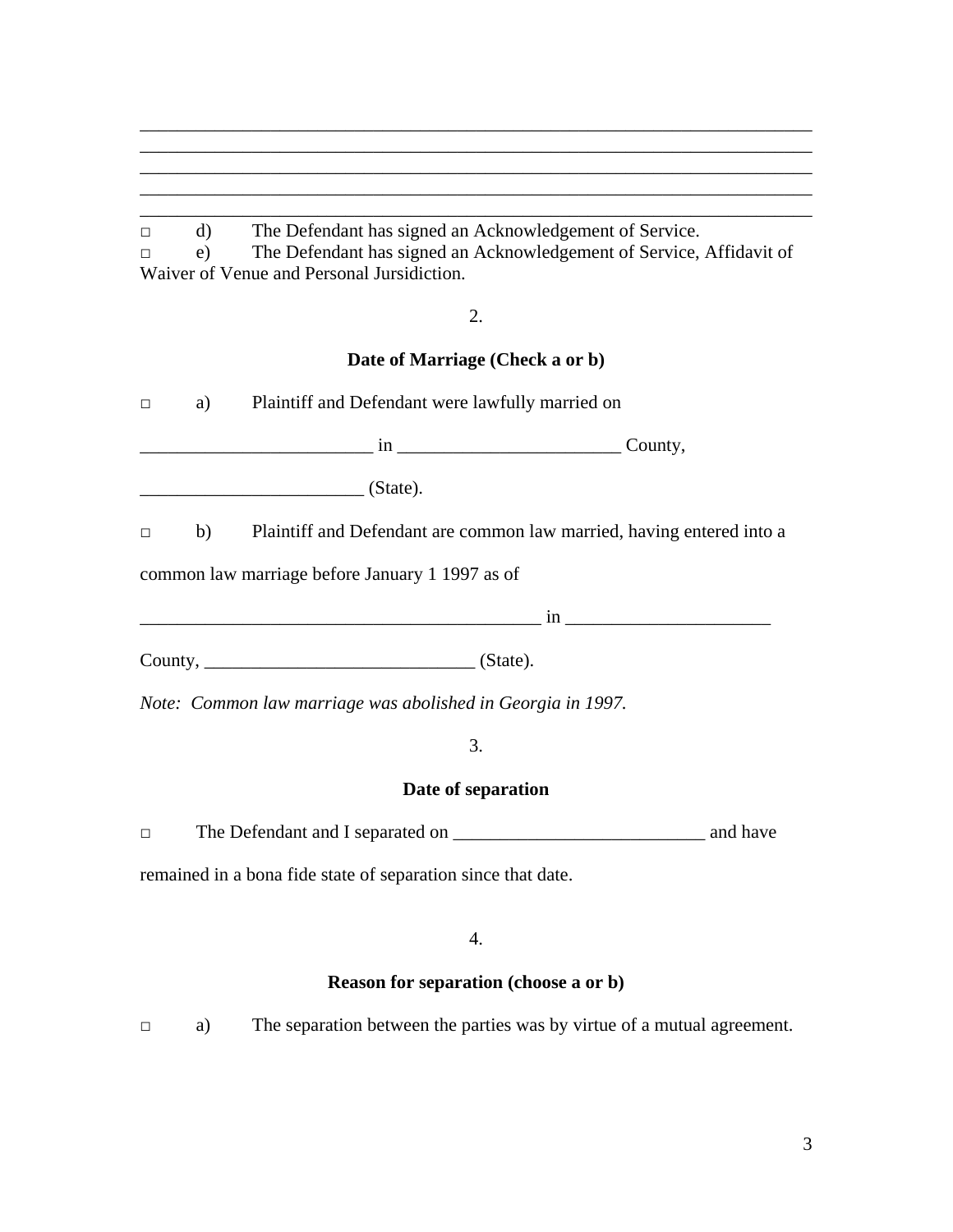□ b) The separation between the parties was due to misconduct on the part of the Defendant which is described as follows:

\_\_\_\_\_\_\_\_\_\_\_\_\_\_\_\_\_\_\_\_\_\_\_\_\_\_\_\_\_\_\_\_\_\_\_\_\_\_\_\_\_\_\_\_\_\_\_\_\_\_\_\_\_\_\_\_\_\_\_\_\_\_\_\_\_\_\_\_\_\_\_\_ \_\_\_\_\_\_\_\_\_\_\_\_\_\_\_\_\_\_\_\_\_\_\_\_\_\_\_\_\_\_\_\_\_\_\_\_\_\_\_\_\_\_\_\_\_\_\_\_\_\_\_\_\_\_\_\_\_\_\_\_\_\_\_\_\_\_\_\_\_\_\_\_

5.

\_\_\_\_\_\_\_\_\_\_\_\_\_\_\_\_\_\_\_\_\_\_\_\_\_\_\_\_\_\_\_\_\_\_\_\_\_\_\_\_\_\_\_\_\_\_\_\_\_\_\_\_\_\_\_\_\_\_\_\_\_\_\_\_\_\_\_\_\_\_\_.

# **No pending action for divorce**

□ There is no pending action for divorce between the parties in this state.

6.

# **Settlement Agreement (choose a or b)**

□ a) The parties have entered into a written agreement settling the issues of alimony, child support, child custody, and the like. The agreement is filed herewith. □ b) The parties have been unable to settle their differences.

# 7.

# **Marital Property (Check a, b or c)**

□ a) Defendant and I have no marital property. □ b) Defendant and I have already divided our marital property to our mutual satisfaction.

 $\Box$  c) Defendant and I have the following marital property that I have checked, and I am seeking an equitable division of this property.

□ A house located at

A notice of Lis Pendens is attached hereto as Exhibit "..."

\_\_\_\_\_\_\_\_\_\_\_\_\_\_\_\_\_\_\_\_\_\_\_\_\_\_\_\_\_\_\_\_\_\_\_\_\_\_\_\_\_\_\_\_\_\_\_\_\_\_\_\_\_\_\_\_\_\_\_\_\_\_\_\_\_\_

\_\_\_\_\_\_\_\_\_\_\_\_\_\_\_\_\_\_\_\_\_\_\_\_\_\_\_\_\_\_\_\_\_\_\_\_\_\_\_\_\_\_\_\_\_\_\_\_\_\_\_\_\_\_\_\_\_\_\_\_\_\_\_\_\_\_

\_\_\_\_\_\_\_\_\_\_\_\_\_\_\_\_\_\_\_\_\_\_\_\_\_\_\_\_\_\_\_\_\_\_\_\_\_\_\_\_\_\_\_\_\_\_\_\_\_\_\_\_\_\_\_\_\_\_\_\_\_\_\_\_\_\_

\_\_\_\_\_\_\_\_\_\_\_\_\_\_\_\_\_\_\_\_\_\_\_\_\_\_\_\_\_\_\_\_\_\_\_\_\_\_\_\_\_\_\_\_\_\_\_\_\_\_\_\_\_\_\_\_\_\_\_\_\_\_\_\_\_\_

□ Pension(s): Mine \_\_\_\_\_\_\_\_\_\_\_\_\_\_\_ My spouse's \_\_\_\_\_\_\_\_\_\_\_\_\_\_\_\_.

\_\_\_\_\_\_\_\_\_\_\_\_\_\_\_\_\_\_\_\_\_\_\_\_\_\_\_\_\_\_\_\_\_\_\_\_\_\_\_\_\_\_\_\_\_\_\_\_\_\_\_\_\_\_\_\_\_\_\_\_\_\_\_\_\_\_

□ Motor vehicles (list make, model & year):

□ Furniture (list or attach list):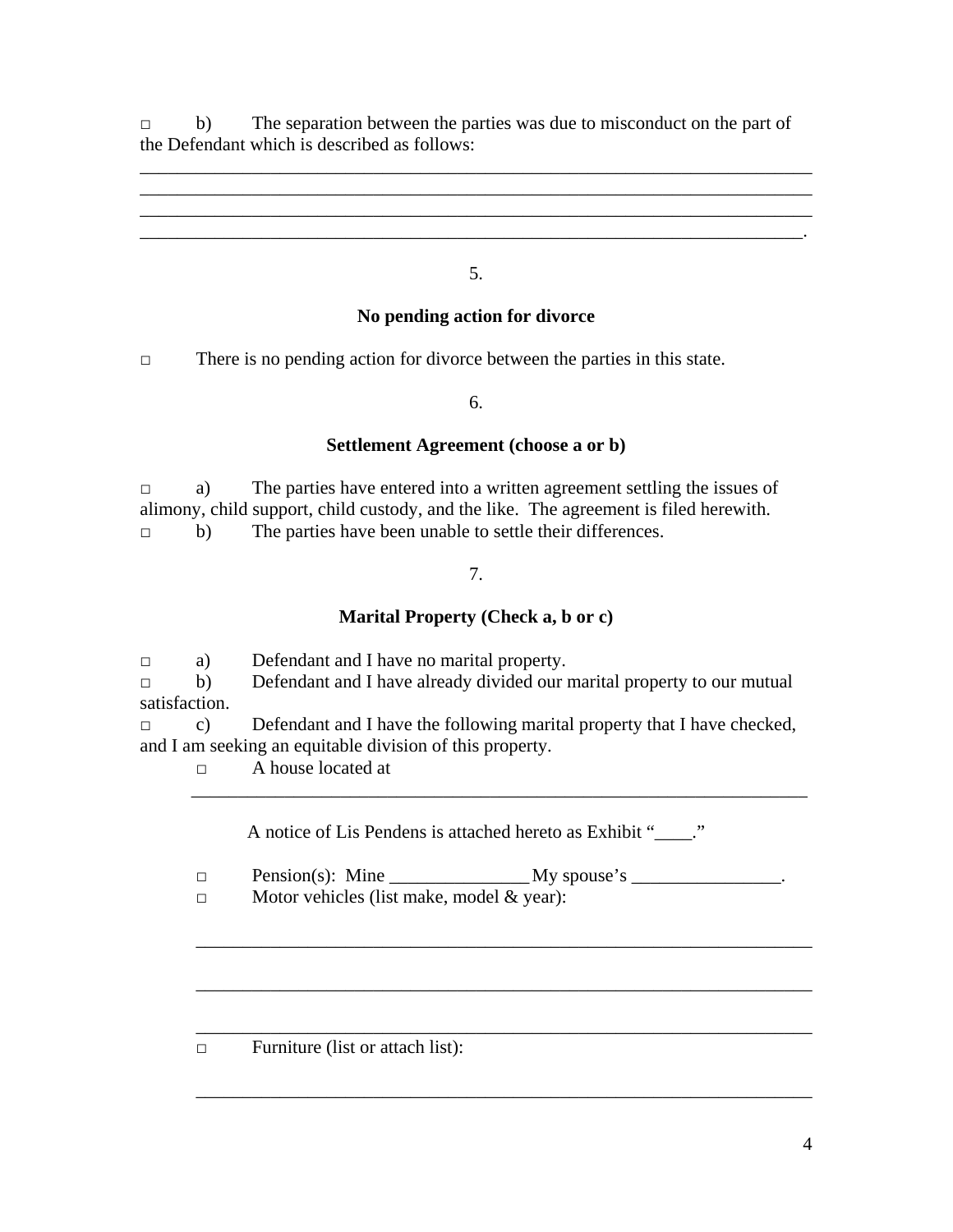| П | Bank accounts and investments (list or attach list) |
|---|-----------------------------------------------------|
|   |                                                     |
|   |                                                     |
|   |                                                     |
|   |                                                     |
|   |                                                     |

\_\_\_\_\_\_\_\_\_\_\_\_\_\_\_\_\_\_\_\_\_\_\_\_\_\_\_\_\_\_\_\_\_\_\_\_\_\_\_\_\_\_\_\_\_\_\_\_\_\_\_\_\_\_\_\_\_\_\_\_\_\_\_\_\_\_

8.

# **Joint Debts (Check a or b)**

□ a) Defendant and I have no joint outstanding debts.

□ b) Defendant and I have the following debts. I have indicated which party should be responsible for each debt. The responsible party will indemnify and hold harmless the non-responsible party for any collection on these obligations.

| Creditor | Amount | <b>Responsible Party</b> |
|----------|--------|--------------------------|
|          |        |                          |
|          |        |                          |
|          |        |                          |
|          |        |                          |
|          |        |                          |
|          |        |                          |

9.

# **Alimony (Check a, b or c)**

□ a) I am seeking temporary alimony which will last until \_\_\_\_\_\_\_\_\_\_\_\_\_\_\_\_\_\_. I did not engage in adultery, desertion, cruel treatment, or other fault grounds for divorce.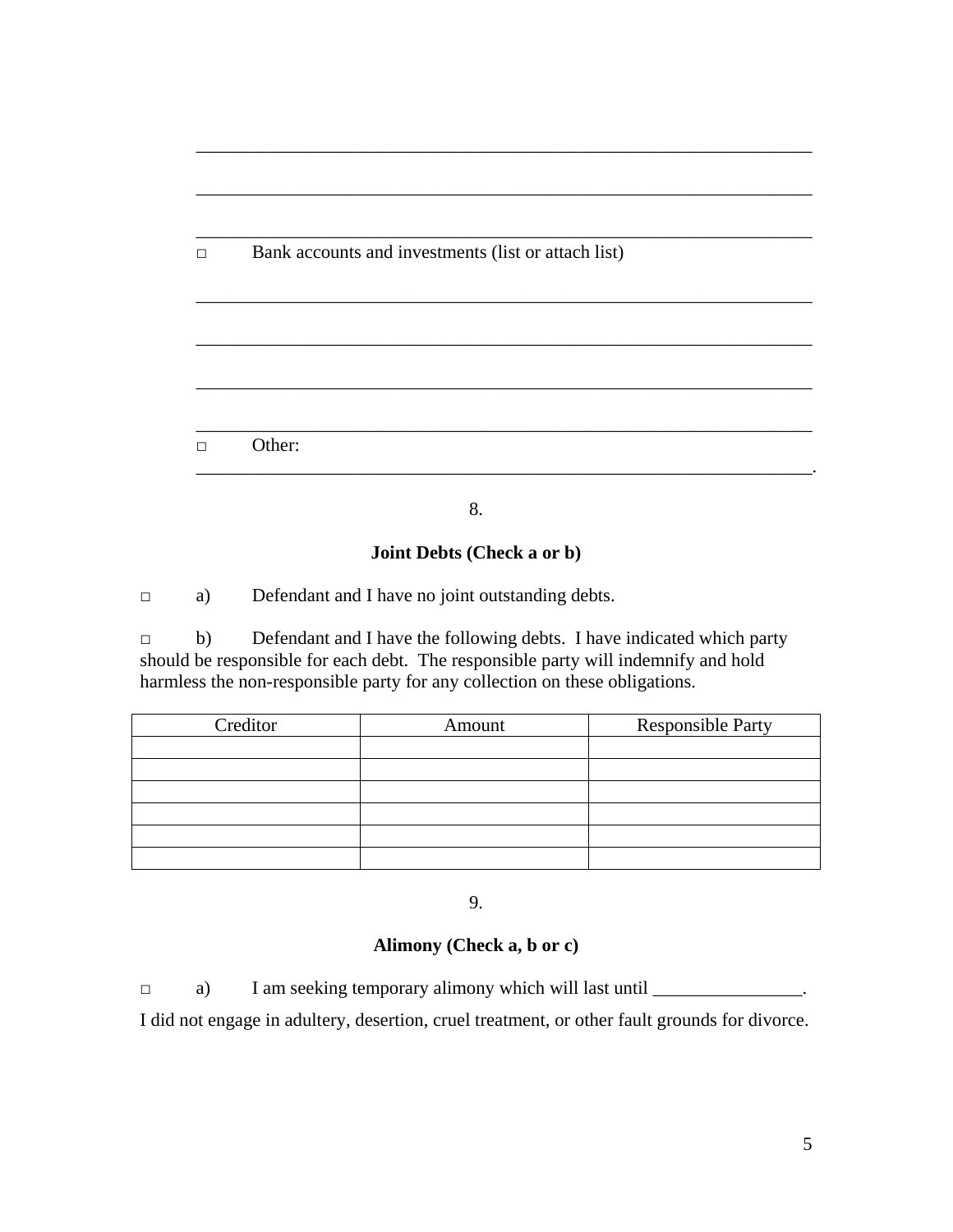□ b) I am seeking temporary and permanent alimony which will last until my spouse or I should die. I did not engage in adultery, desertion, cruel treatment, or other fault grounds for divorce.

□ c) I voluntarily waive alimony for the past, present, and future.

10.

## **Minor Children of the Marriage**

□ a) There are no minor children born of the marriage and the wife is not now pregnant.

THEREFORE, Plaintiff requests:

(a) that process issue and Defendant be served with a copy of Plaintiff's Summons and Complaint For Separate Maintenance;

(b) that s/he be awarded separate maintenance from Defendant;

 (c) That (he) (she) be awarded temporary and permanent alimony for the support of (himself) (herself) during the term of separation;

(d) That the property owned by the Defendant in this state and county be set aside to (him) (her), to be used for (his) (her) support;

(e) that Plaintiff have the continued and exclusive use and possession of the marital residence;

(f) that Defendant be required to pay mortgage payments on the marital residence, together with the real estate taxes, insurance and other expenses in connection with the property;

(g) that Plaintiff have the continued exclusive use and possession of the family personalty located in the marital residence;

(h) that the court determine ownership of all other tangible personal property of the parties, for either of them, and order a partition or sale in lieu of partition of all jointly owned such property, and a division of the proceeds;

(i) that Defendant be ordered to pay Plaintiff's reasonable attorney's fees and expenses of litigation for representation of her interest during the court of this proceeding;

\_\_\_\_\_\_\_\_\_\_\_\_\_\_\_\_\_\_\_\_\_\_\_\_\_\_\_\_\_\_\_\_\_\_\_\_\_\_\_\_\_\_\_\_\_\_\_\_

(j) that Plaintiff have such other and further relief as the court may deem equitable or appropriate;

(k) that Rule Nisi issue requiring Defendant to show cause why the temporary relief requested by Plaintiff should not be granted.

\_\_\_\_\_\_\_\_\_\_\_\_\_\_\_\_\_\_\_\_\_\_\_\_\_\_\_\_\_\_\_\_\_\_\_\_\_\_\_\_\_\_\_\_\_\_\_\_\_\_\_\_\_\_\_\_\_\_\_\_\_\_\_

Respectfully submitted,

Plaintiff *pro se* 

Address **and a set of the set of the set of the set of the set of the set of the set of the set of the set of the set of the set of the set of the set of the set of the set of the set of the set of the set of the set of th** 

Phone number \_\_\_\_\_\_\_\_\_\_\_\_\_\_\_\_\_\_\_\_\_\_\_\_\_\_\_\_\_\_\_\_\_\_\_\_\_\_\_ <sup>6</sup>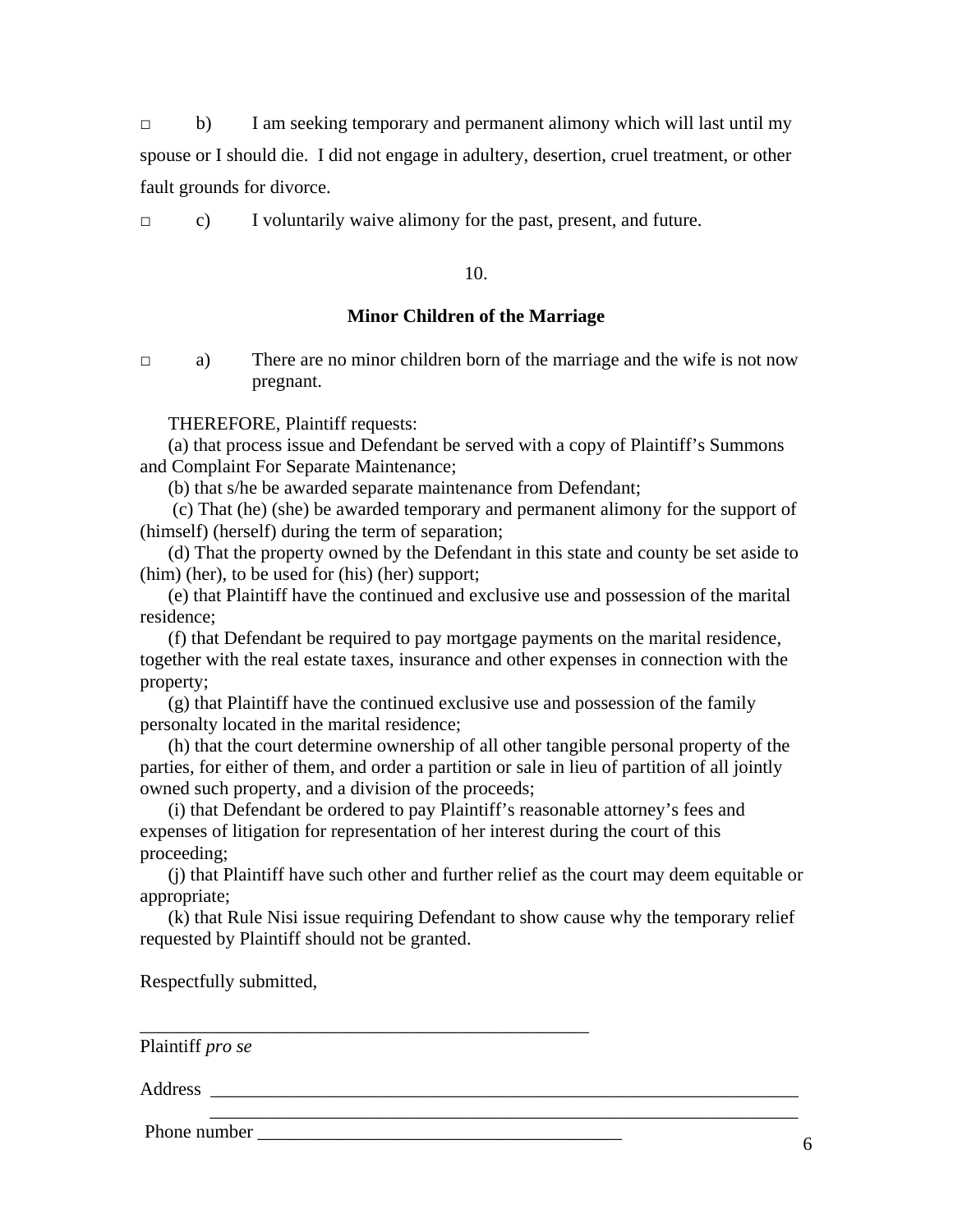|    | IN THE SUPERIOR COURT OF | <b>STATE OF GEORGIA</b> |                  | <b>COUNTY</b> |
|----|--------------------------|-------------------------|------------------|---------------|
| v. | Plaintiff,               |                         | Civil Action No. |               |
|    | Defendant.               |                         |                  |               |

# **VERIFICATION**

Personally appeared before me the undersigned who on oath states that the facts set forth in this Complaint are true and correct to the best of his/her knowledge and belief.

Plaintiff *pro se*

Sworn to and subscribed before me

this \_\_\_\_\_\_ day of \_\_\_\_\_\_\_\_\_\_\_\_\_\_\_\_\_\_\_\_\_\_\_\_\_\_\_\_\_\_\_\_, 20\_\_\_\_\_\_ .

\_\_\_\_\_\_\_\_\_\_\_\_\_\_\_\_\_\_\_\_\_\_\_\_\_\_\_\_\_\_\_\_

Notary Public, State of Georgia

My Commission Expires: \_\_\_\_\_\_\_\_\_\_\_\_\_\_\_\_\_\_\_\_\_\_\_\_\_

\_\_\_\_\_\_\_\_\_\_\_\_\_\_\_\_\_\_\_\_\_\_\_\_\_\_\_\_\_\_\_\_\_\_\_\_\_\_\_\_\_\_\_\_\_\_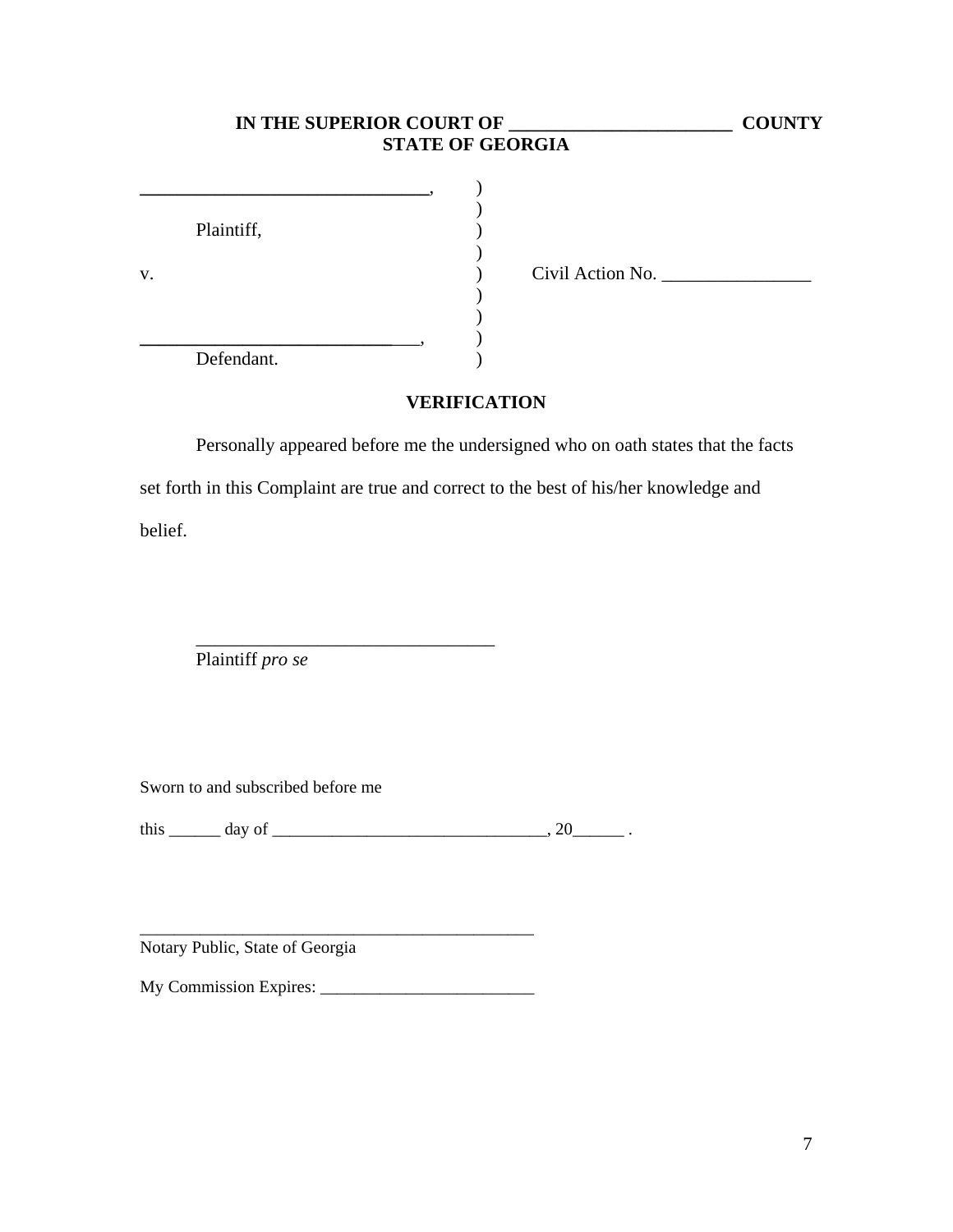# **IN THE SUPERIOR COURT OF \_\_\_\_\_\_\_\_\_\_\_\_\_\_\_\_\_\_\_\_\_\_\_\_COUNTY STATE OF GEORGIA**

|    | Plaintiff, |                  |
|----|------------|------------------|
|    |            |                  |
| V. |            | Civil Action No. |
|    |            |                  |
|    |            |                  |
|    |            |                  |
|    | Defendant. |                  |

**ACKNOWLEDGMENT OF SERVICE AND SUMMONS**

The undersigned Defendant hereby acknowledges service of the above Summons and Complaint for Separate Maintenance and states that he/she has received a copy of said Complaint, and Defendant hereby waives any further service of process.

This the  $\_\_\_\_$  day of  $\_\_\_\_\_\_$ . 20 $\_\_\_\_\_$ .

Defendant *pro se*

Sworn to and subscribed before me

this the day of the case of the case of the case of the case of  $\sim$  20 and  $\sim$  20 and  $\sim$ 

Notary Public, State of Georgia

My Commission Expires: \_\_\_\_\_\_\_\_\_\_\_\_\_\_\_\_\_\_\_\_\_\_\_\_\_

\_\_\_\_\_\_\_\_\_\_\_\_\_\_\_\_\_\_\_\_\_\_\_\_\_\_\_\_\_\_\_\_\_\_\_\_\_\_\_\_\_\_\_\_\_\_

\_\_\_\_\_\_\_\_\_\_\_\_\_\_\_\_\_\_\_\_\_\_\_\_\_\_\_\_\_\_\_\_\_\_\_\_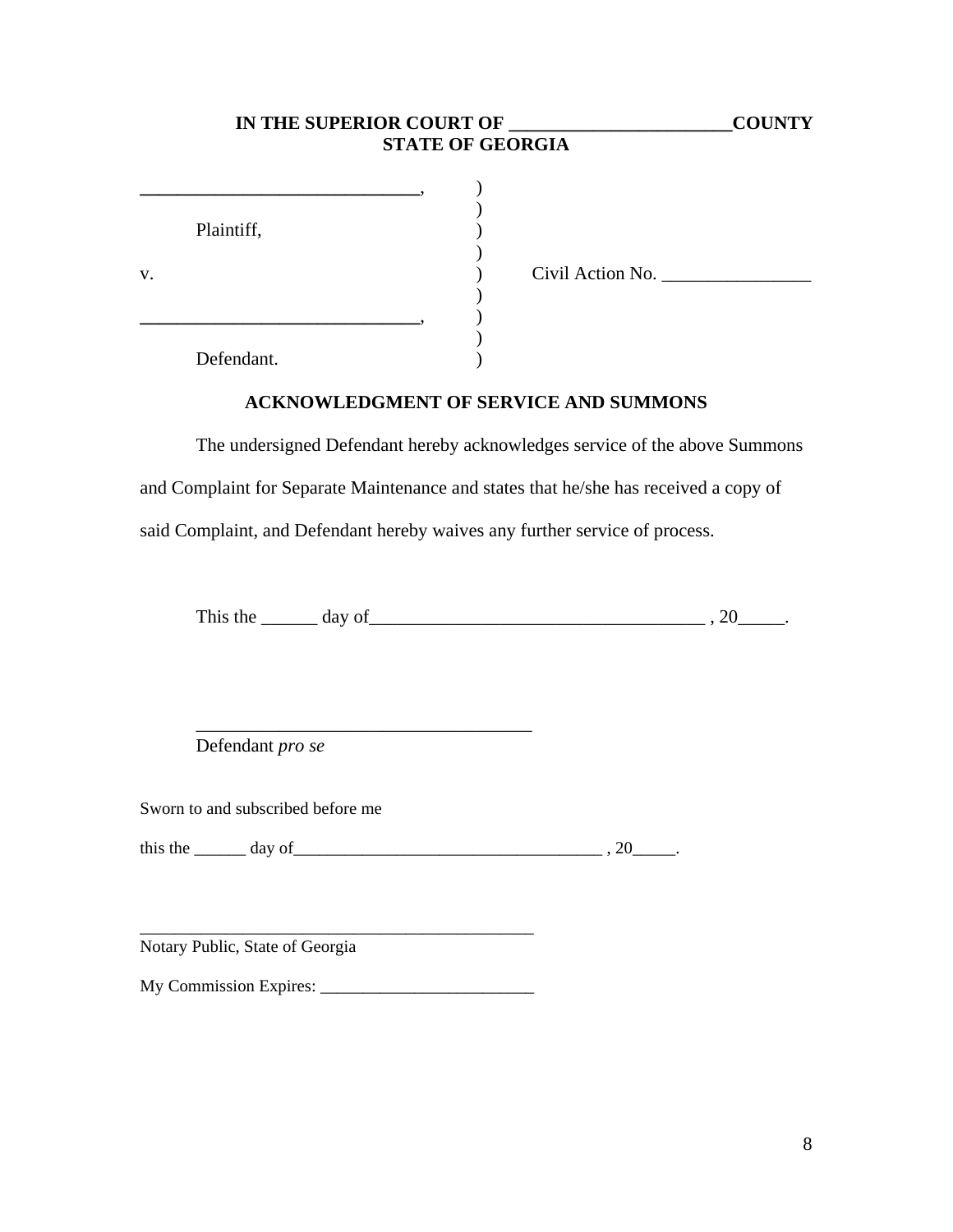| IN THE SUPERIOR COURT OF | <b>STATE OF GEORGIA</b>                | <b>COUNTY</b> |
|--------------------------|----------------------------------------|---------------|
|                          |                                        |               |
|                          |                                        |               |
| Plaintiff,               |                                        |               |
| v.                       | Civil Action No.                       |               |
|                          |                                        |               |
| Defendant.               |                                        |               |
|                          | DEFENDANT'S ACKNOWLEDGEMENT OF SERVICE |               |

 $\blacksquare$   $\blacksquare$   $\blacksquare$   $\blacksquare$   $\blacksquare$   $\blacksquare$   $\blacksquare$   $\blacksquare$   $\blacksquare$   $\blacksquare$   $\blacksquare$   $\blacksquare$   $\blacksquare$   $\blacksquare$   $\blacksquare$   $\blacksquare$   $\blacksquare$   $\blacksquare$   $\blacksquare$   $\blacksquare$   $\blacksquare$   $\blacksquare$   $\blacksquare$   $\blacksquare$   $\blacksquare$   $\blacksquare$   $\blacksquare$   $\blacksquare$   $\blacksquare$   $\blacksquare$   $\blacksquare$   $\blacks$ 

# **AFFIDAVIT OF WAIVER OF VENUE AND PERSONAL JURISDICTION**

I, \_\_\_\_\_\_\_\_\_\_\_\_\_\_\_\_\_\_\_\_\_\_, the named Defendant in the above-styled case, after being duly sworn do hereby depose and say that I am a resident of \_\_\_\_\_\_\_\_\_\_\_\_\_\_\_ County, \_\_\_\_\_\_\_\_\_\_\_\_\_ (state), and that the Plaintiff in the above-styled case is a resident of \_\_\_\_\_\_\_\_\_\_\_\_\_\_\_\_\_\_\_\_\_ County, Georgia. I affirm that I have received a copy of said Petition/Complaint, and I hereby waive any and all further notice, service, and issuance of process.

After being duly informed that I have a constitutional right to a trial by judge or jury on the above matter in the county of my residence, and with that knowledge, I hereby expressly waive my right to venue in the county of my residence, and consent to venue and personal jurisdiction in the county of this superior court.

This the  $\_\_\_$  day of  $\_\_\_\_\_\_\_$ .

Affiant

Notary Public

Sworn to and subscribed before me

this \_\_\_\_\_\_\_ day of \_\_\_\_\_\_\_\_\_\_\_\_\_\_\_\_\_\_\_\_\_\_\_\_\_\_\_\_\_\_\_\_\_\_\_\_\_\_\_\_, 20 \_\_\_\_\_\_\_.

\_\_\_\_\_\_\_\_\_\_\_\_\_\_\_\_\_\_\_\_\_\_\_\_\_\_\_\_\_\_\_\_\_\_\_\_

\_\_\_\_\_\_\_\_\_\_\_\_\_\_\_\_\_\_\_\_\_\_\_\_\_\_\_\_\_\_\_\_\_\_\_\_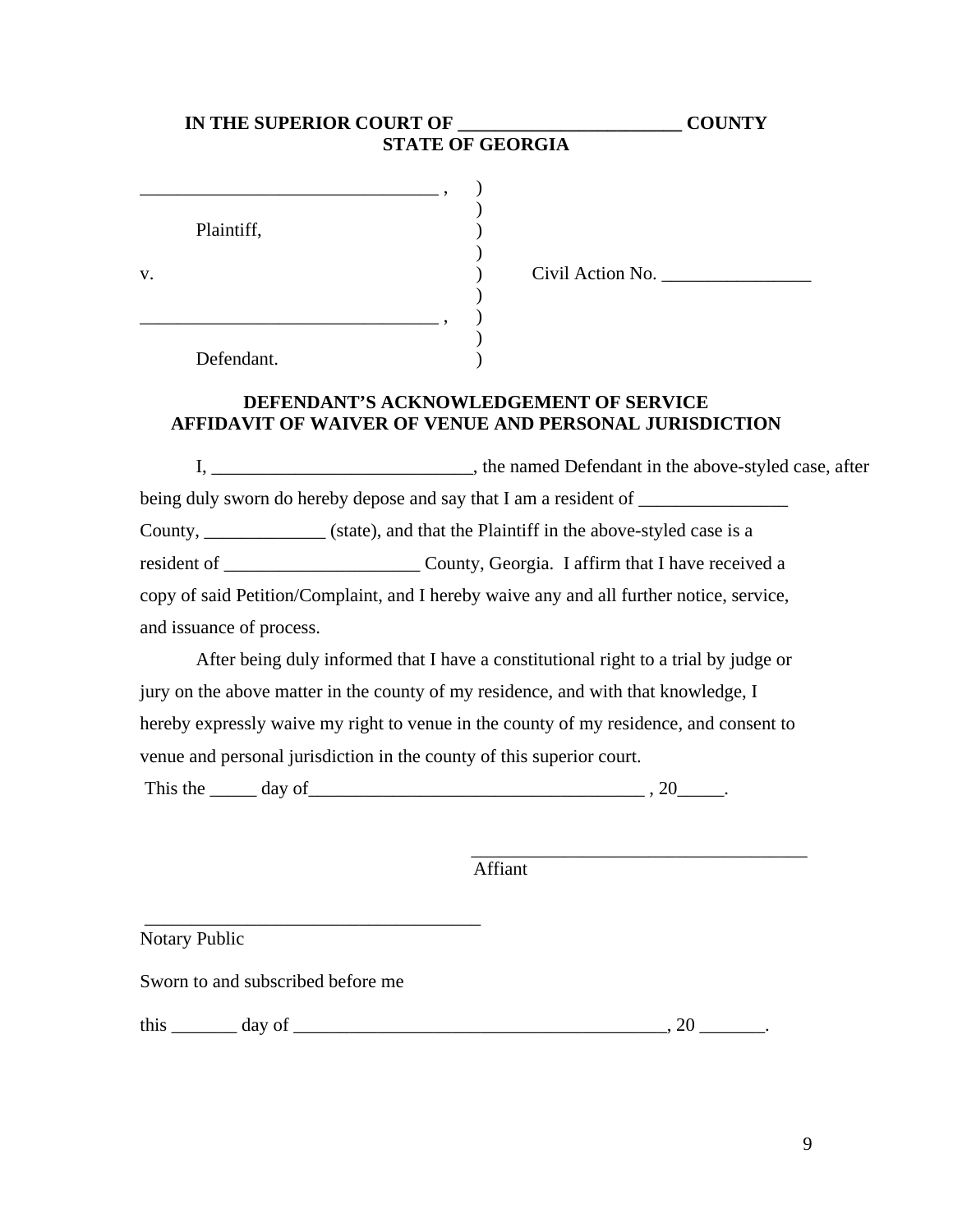|    |            | IN THE SUPERIOR COURT OF<br><b>STATE OF GEORGIA</b> | <b>COUNTY</b> |
|----|------------|-----------------------------------------------------|---------------|
|    | Plaintiff, |                                                     |               |
| v. |            | Civil Action No.                                    |               |
|    | Defendant. |                                                     |               |

# **CERTIFICATE OF SERVICE**

 I hereby certify that I have this day served the foregoing Complaint for Separate Maintenance upon the following  $\Box$  counsel for party OR  $\Box$  party (if no counsel of record) by delivering (or causing to be delivered) by hand a copy of same as follows:

[Name and address of counsel of record, or of parties if no counsel of record.]

\_\_\_\_\_\_\_\_\_\_\_\_\_\_\_\_\_\_\_\_\_\_\_\_\_\_\_\_\_\_\_\_\_\_\_\_\_\_\_\_\_\_\_\_\_\_\_\_\_\_\_\_\_\_\_\_\_\_\_\_\_\_\_\_\_\_\_\_\_\_\_\_

|                  | This $\_\_\_\_$ day of $\_\_\_\_\_\_\_$ day of $\_\_\_\_\_\_\_$ . |
|------------------|-------------------------------------------------------------------|
| Plaintiff pro se |                                                                   |
|                  |                                                                   |
|                  |                                                                   |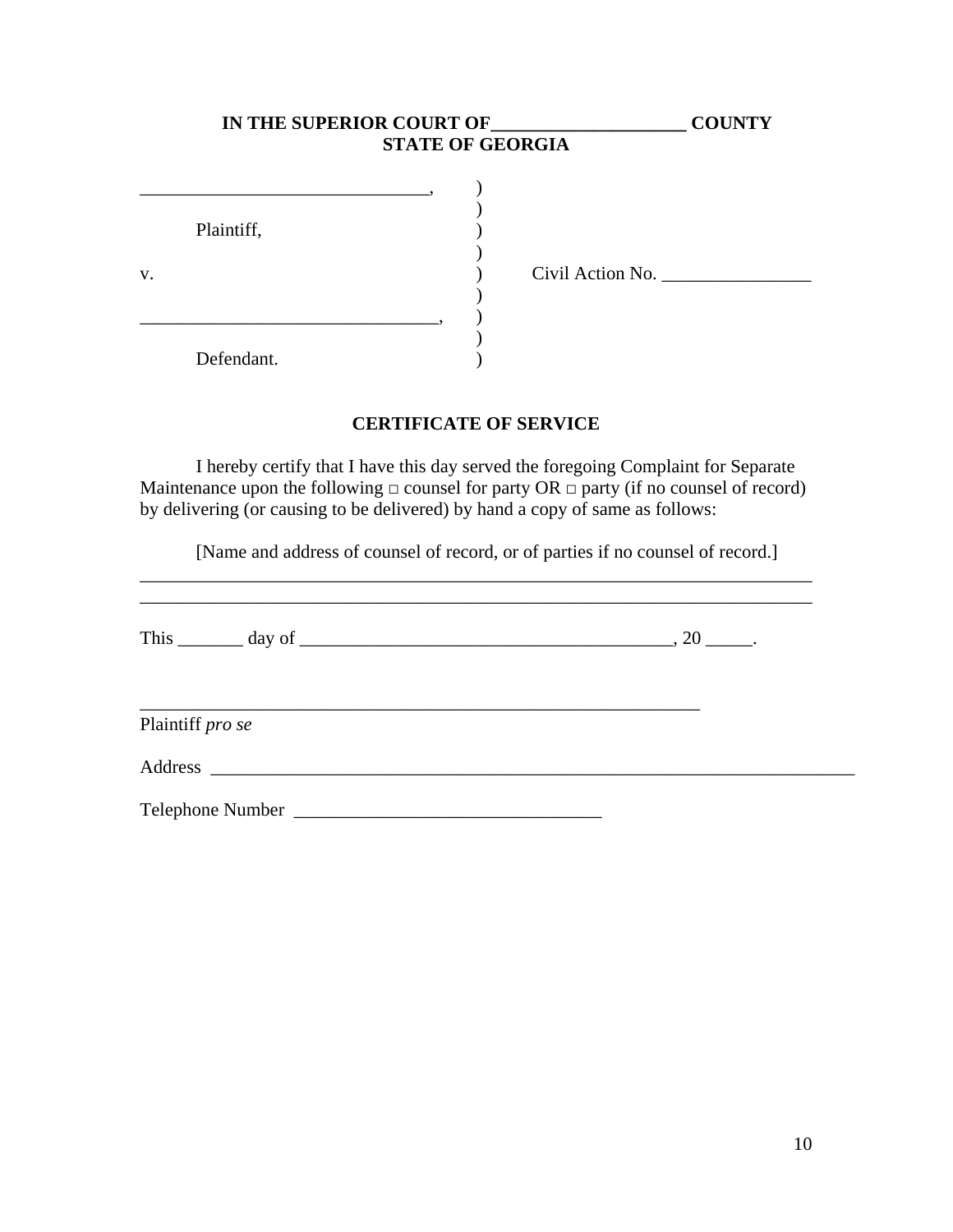# IN THE SUPERIOR COURT OF **WE COUNTY STATE OF GEORGIA**

|    | Plaintiff, |  |
|----|------------|--|
|    |            |  |
| v. |            |  |
|    |            |  |
|    |            |  |
|    |            |  |
|    | Defendant. |  |

v. ) Civil Action No. \_\_\_\_\_\_\_\_\_\_\_\_\_\_\_\_

**RULE NISI TEMPORARY RESTRAINING ORDER** 

The within and foregoing Complaint having been read and considered, the same is Allowed, Ordered and Filed.

Let the Defendant be served with a copy of this Complaint and a copy of this Order, and let the Defendant show cause before the Honorable \_\_\_\_\_\_\_\_\_\_\_\_\_\_\_\_\_\_\_\_\_\_\_\_\_\_ [name] at \_\_\_\_\_\_\_\_\_ \_\_\_\_.M., on the \_\_\_\_\_ day of \_\_\_\_\_\_\_\_\_\_\_\_\_\_\_\_\_\_\_\_\_\_\_\_\_\_\_, 20\_\_\_\_\_, then and there to be heard, why the prayers of the Plaintiff's Complaint should not be granted.

In the meantime and until further order of this Court, the Defendant is restrained and enjoined from molesting, harassing, or harming the Plaintiff or the minor [child, children] born as a result of this marriage in any way.

 $\overline{\phantom{a}}$  , which is a set of the set of the set of the set of the set of the set of the set of the set of the set of the set of the set of the set of the set of the set of the set of the set of the set of the set of th JUDGE, Superior Courts Judicial Circuit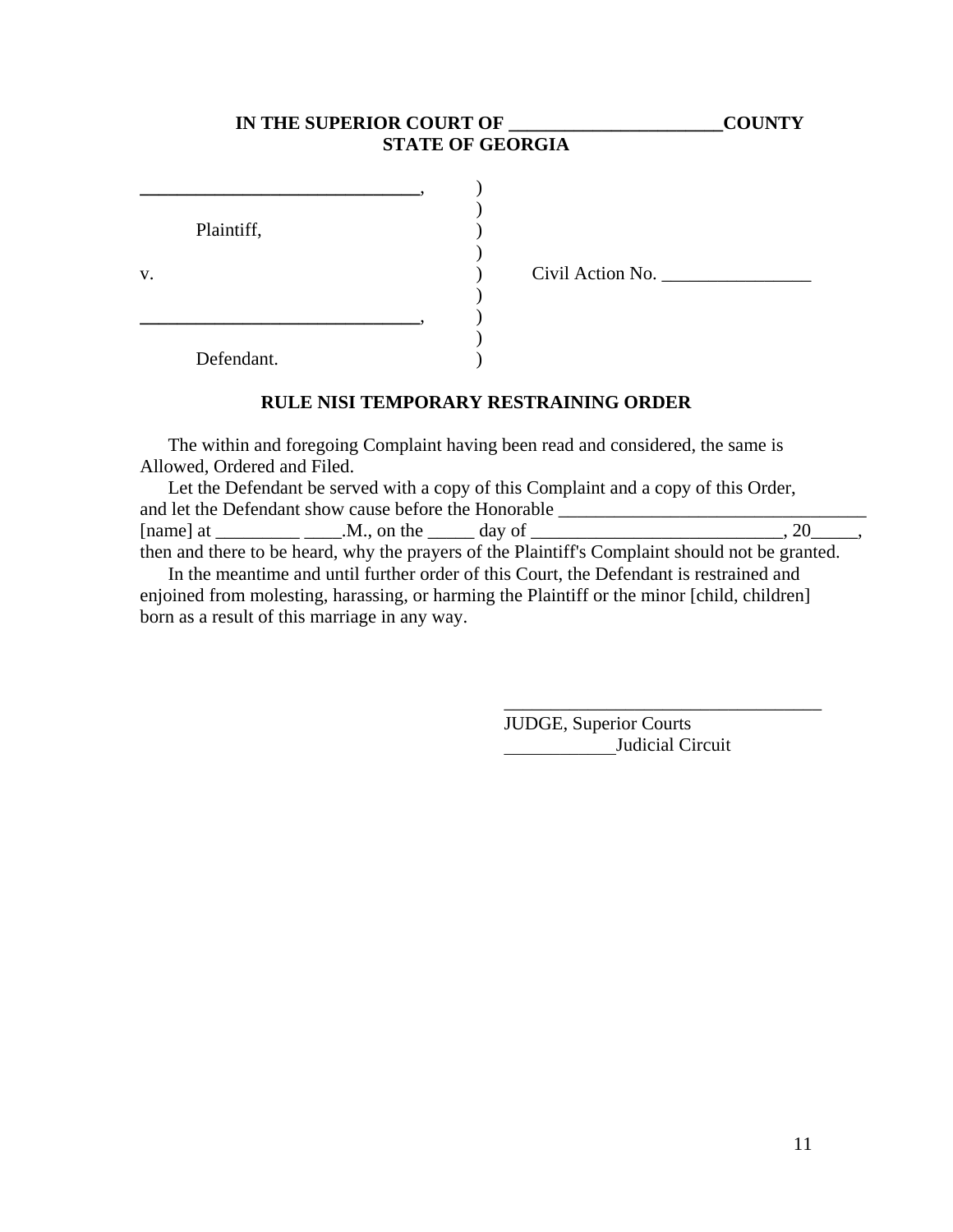|                          | IN THE SUPERIOR COURT OF |                           | <b>COUNTY</b>                                                                                                                                                             |
|--------------------------|--------------------------|---------------------------|---------------------------------------------------------------------------------------------------------------------------------------------------------------------------|
|                          |                          | <b>STATE OF GEORGIA</b>   |                                                                                                                                                                           |
| Plaintiff,<br>Defendant. |                          |                           |                                                                                                                                                                           |
|                          |                          | <b>LIS PENDENS NOTICE</b> |                                                                                                                                                                           |
|                          | To whom it may concern:  |                           | The above-styled case has been filed demanding that the following described real<br>property be awarded to the Plaintiff as alimony or as equitable division of property: |
|                          |                          |                           |                                                                                                                                                                           |
|                          |                          |                           |                                                                                                                                                                           |
|                          |                          |                           | This Lis Pendens notice has been filed and recorded as provided by law.                                                                                                   |
|                          |                          |                           | This $\_\_\_\_$ day of $\_\_\_\_\_\_\_$ day of $\_\_\_\_\_\_\_\_$                                                                                                         |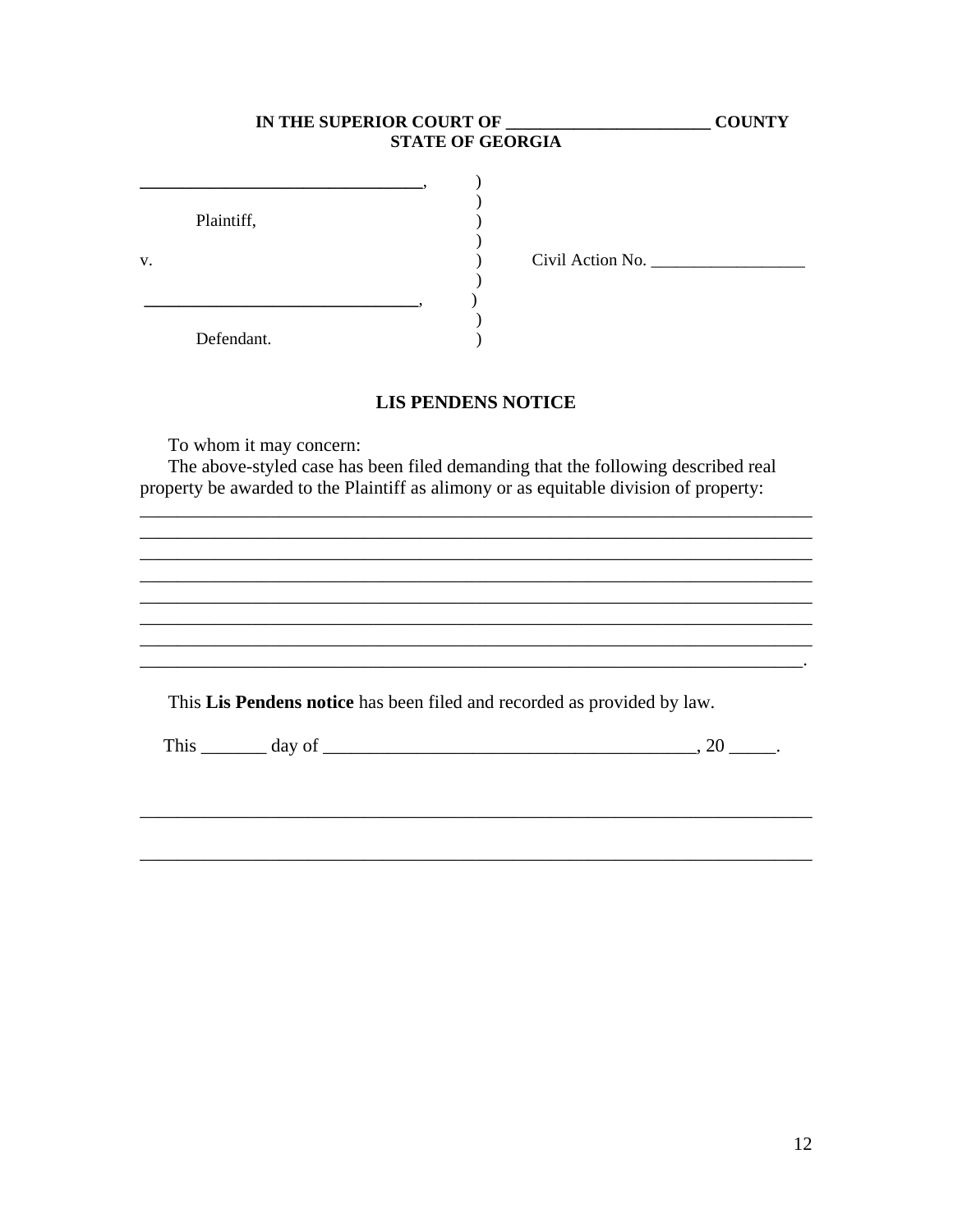| IN THE SUPERIOR COURT OF | <b>COUNTY</b> |
|--------------------------|---------------|
| <b>STATE OF GEORGIA</b>  |               |

|    | Plaintiff, |                  |
|----|------------|------------------|
| V. |            | Civil Action No. |
|    |            |                  |
|    |            |                  |
|    |            |                  |
|    | Defendant. |                  |

## **SETTLEMENT AGREEMENT**

| This is an agreement by and between | (hereinafter referred)                  |
|-------------------------------------|-----------------------------------------|
|                                     |                                         |
| to as "Wife") and                   | (hereinafter referred to as "Husband"). |

 WHEREAS, the parties are married but are currently living in a bona fide state of separation;

 WHEREAS, the parties desire to settle between themselves all questions of division of property, alimony, and all other rights and obligations arising out of their marital relationship;

 NOW THEREFORE, in consideration of the mutual covenants hereinafter contained, the parties agree as follows:

1.

## **Separation**

□ The parties shall continue to live separate and apart and each shall be free from

interference, molestation, authority and control, direct or indirect, by the other as fully as if sole

and unmarried, and each may reside at such place or places as he or she may select.

## 2.

## **Alimony (Choose a or b)**

 $\Box$  a) The  $\Box$  Husband/  $\Box$  Wife shall pay to the  $\Box$  Husband/  $\Box$  Wife as alimony the sum of \$\_\_\_\_\_\_\_\_\_\_\_\_\_\_\_ per week/month, to be paid beginning on \_\_\_\_\_\_\_\_\_\_\_\_\_ and to continue thereafter until the  $\Box$  Husband/  $\Box$  Wife remarries or dies.

□ b) The parties hereby expressly waive alimony for the past, present and future.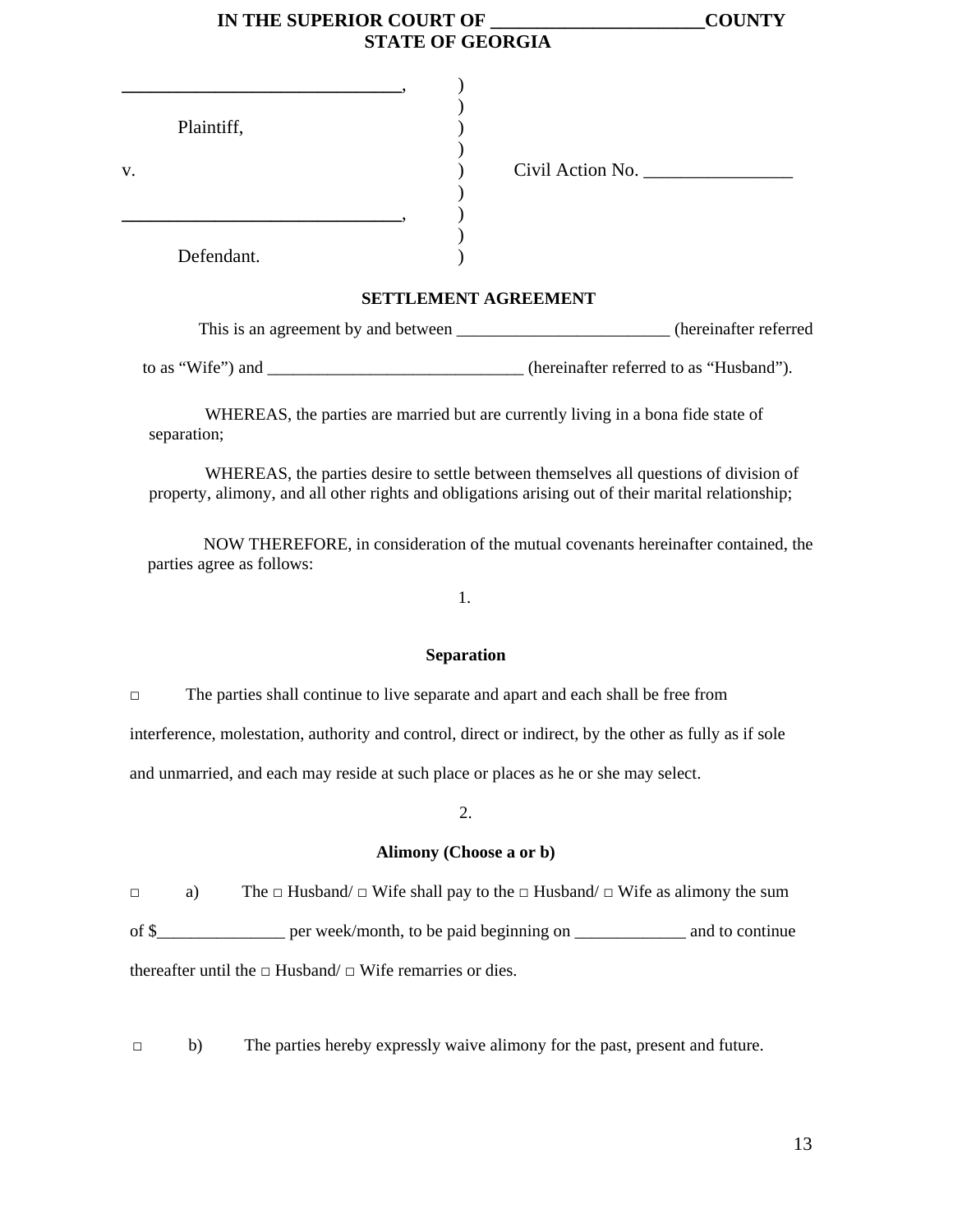# **Division of Property (Choose a, b or c)**

- □ a) The parties have no marital property subject to equitable division.
- □ b) The parties have previously divided their marital property to their mutual satisfaction.
- □ c) The parties acknowledge that they possess various items of jointly owned property, which shall be divided as follows:

\_\_\_\_\_\_\_\_\_\_\_\_\_\_\_\_\_\_\_\_\_\_\_\_\_\_\_\_\_\_\_\_\_\_\_\_\_\_\_\_\_\_\_\_\_\_\_\_\_\_\_\_\_\_\_\_\_\_\_\_\_\_\_\_\_\_\_\_\_\_\_\_

\_\_\_\_\_\_\_\_\_\_\_\_\_\_\_\_\_\_\_\_\_\_\_\_\_\_\_\_\_\_\_\_\_\_\_\_\_\_\_\_\_\_\_\_\_\_\_\_\_\_\_\_\_\_\_\_\_\_\_\_\_\_\_\_\_\_\_\_\_\_\_\_

\_\_\_\_\_\_\_\_\_\_\_\_\_\_\_\_\_\_\_\_\_\_\_\_\_\_\_\_\_\_\_\_\_\_\_\_\_\_\_\_\_\_\_\_\_\_\_\_\_\_\_\_\_\_\_\_\_\_\_\_\_\_\_\_\_\_\_\_\_\_\_\_ \_\_\_\_\_\_\_\_\_\_\_\_\_\_\_\_\_\_\_\_\_\_\_\_\_\_\_\_\_\_\_\_\_\_\_\_\_\_\_\_\_\_\_\_\_\_\_\_\_\_\_\_\_\_\_\_\_\_\_\_\_\_\_\_\_\_\_\_\_\_\_\_ \_\_\_\_\_\_\_\_\_\_\_\_\_\_\_\_\_\_\_\_\_\_\_\_\_\_\_\_\_\_\_\_\_\_\_\_\_\_\_\_\_\_\_\_\_\_\_\_\_\_\_\_\_\_\_\_\_\_\_\_\_\_\_\_\_\_\_\_\_\_\_\_

 $\mathcal{L}_\mathcal{L} = \{ \mathcal{L}_\mathcal{L} = \{ \mathcal{L}_\mathcal{L} = \{ \mathcal{L}_\mathcal{L} = \{ \mathcal{L}_\mathcal{L} = \{ \mathcal{L}_\mathcal{L} = \{ \mathcal{L}_\mathcal{L} = \{ \mathcal{L}_\mathcal{L} = \{ \mathcal{L}_\mathcal{L} = \{ \mathcal{L}_\mathcal{L} = \{ \mathcal{L}_\mathcal{L} = \{ \mathcal{L}_\mathcal{L} = \{ \mathcal{L}_\mathcal{L} = \{ \mathcal{L}_\mathcal{L} = \{ \mathcal{L}_\mathcal{$ 

1) To the Wife:

2) To the Husband:

## 4.

\_\_\_\_\_\_\_\_\_\_\_\_\_\_\_\_\_\_\_\_\_\_\_\_\_\_\_\_\_\_\_\_\_\_\_\_\_\_\_\_\_\_\_\_\_\_\_\_\_\_\_\_\_\_\_\_\_\_\_\_\_\_\_\_\_\_\_\_\_\_\_\_

# **Division of Debts (Check a or b)**

- □ a) The parties acknowledge that they have no outstanding joint debts.
- □ b) The parties agree to the division of debts as indicated below:

| Creditor | Amount | <b>Responsible Party</b> |
|----------|--------|--------------------------|
|          |        |                          |
|          |        |                          |
|          |        |                          |
|          |        |                          |
|          |        |                          |
|          |        |                          |

The responsible party indemnifies and holds harmless the non-responsible party for any collection on these obligations.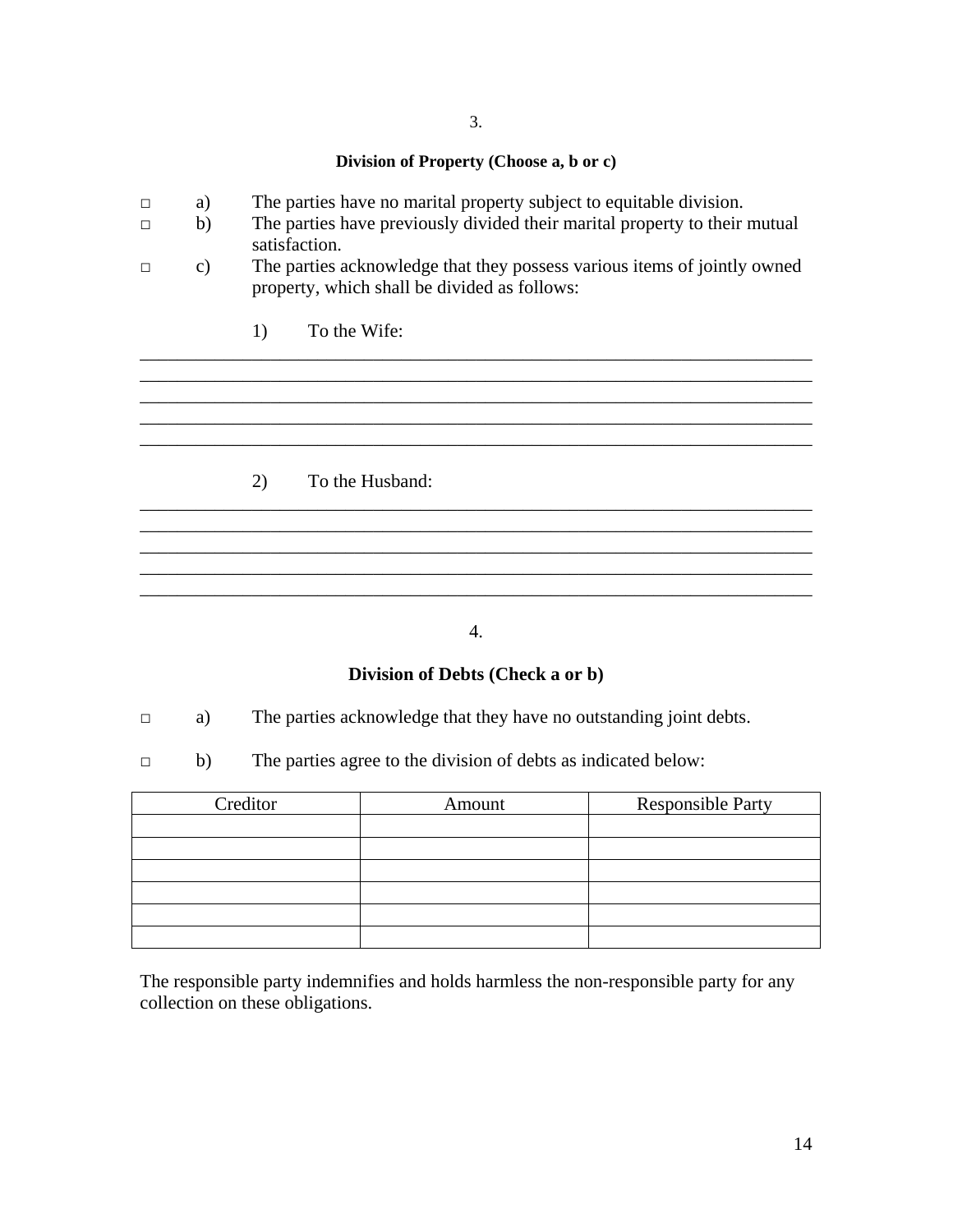### **Binding Agreement**

**□** The parties acknowledge that they have entered into this Agreement freely and voluntarily and that it is not the result of any duress or any undue influence. This Agreement constitutes the entire understanding of the parties. There are no representations, warranties, covenants, or undertakings other than those expressly set forth herein.

## 6.

#### **Agreement enforceable with or without divorce**

□ It is expressly understood that this Agreement does not obligate the parties to continue to live in a state of separation or to proceed with an action for divorce. However, in the event that either party shall bring or maintain an action for dissolution of the marital relationship, this Agreement shall be presented to the court and incorporated by reference into any judgment or decree concerning the matters provided herein. Notwithstanding such incorporation, this Agreement shall survive and be enforceable independently of the judgment or decree.

This Agreement is entered into this \_\_\_\_\_\_\_ day of \_\_\_\_\_\_\_\_\_\_\_\_\_\_\_\_\_\_\_\_\_\_\_\_\_\_\_\_\_, 20 \_\_\_\_\_.

 $\overline{\phantom{a}}$  , and the contract of the contract of the contract of the contract of the contract of the contract of the contract of the contract of the contract of the contract of the contract of the contract of the contrac

| Sworn to and subscribed before me<br>This $\_\_\_\_$ day of $\_\_\_\_\_\_\_\_$ |  |  |
|--------------------------------------------------------------------------------|--|--|
| Notary Public, State of Georgia                                                |  |  |

Defendant pro se

Plaintiff *pro se* 

\_\_\_\_\_\_\_\_\_\_\_\_\_\_\_\_\_\_\_\_\_\_\_\_\_\_\_\_\_\_\_\_\_\_\_\_\_\_\_\_\_\_

Sworn to and subscribed before me

| 1 h <sub>18</sub> | day of |  |
|-------------------|--------|--|
|                   |        |  |

 $\overline{0}$ ,  $20$   $\overline{0}$ 

Notary Public, State of Georgia My Commission Expires \_\_\_\_\_\_\_\_\_\_\_\_\_\_\_\_\_\_\_\_\_.

\_\_\_\_\_\_\_\_\_\_\_\_\_\_\_\_\_\_\_\_\_\_\_\_\_\_\_\_\_\_\_\_\_\_\_\_\_\_\_\_\_\_\_\_\_\_\_\_\_\_\_

5.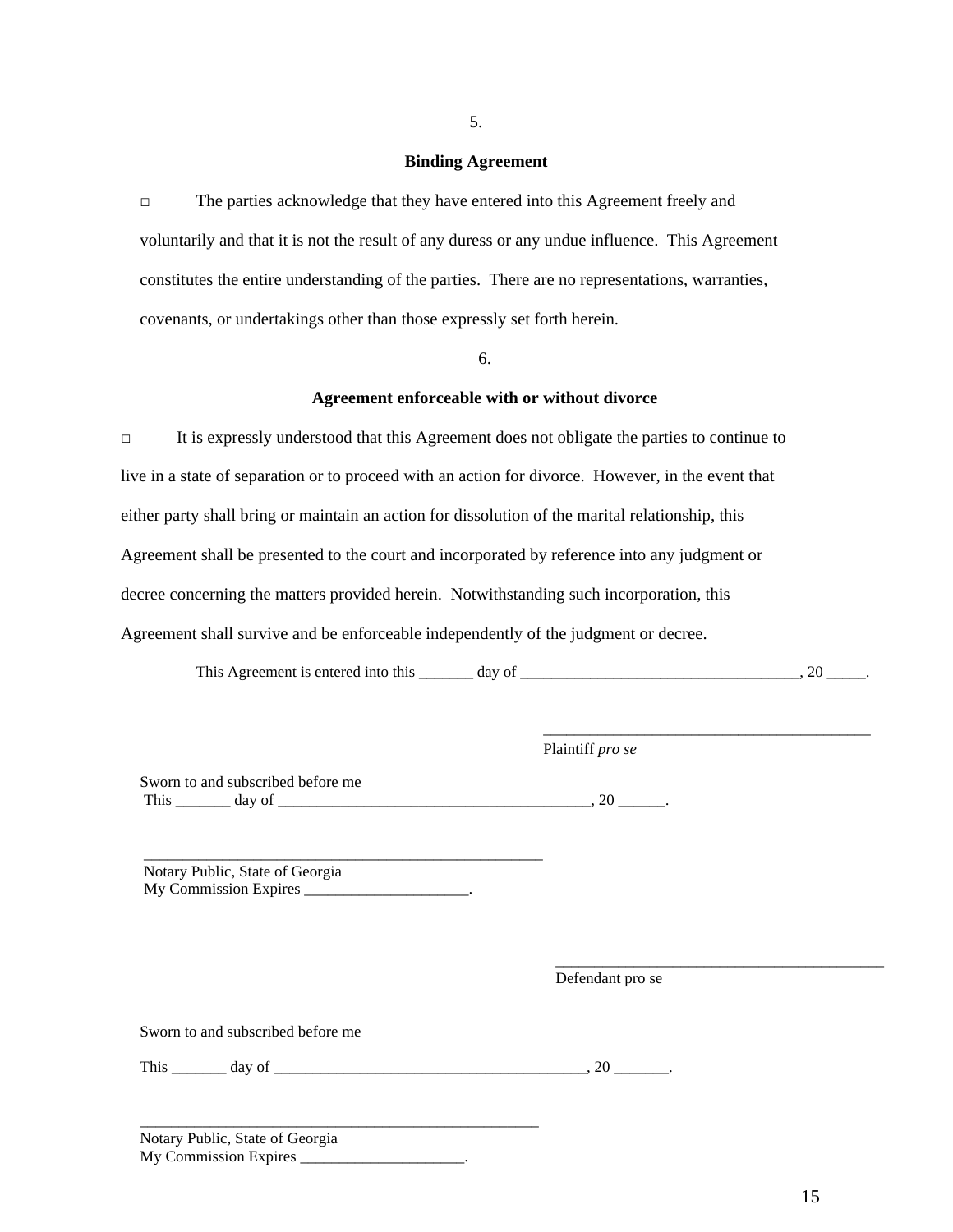# **IN THE SUPERIOR COURT OF \_\_\_\_\_\_\_\_\_\_\_\_\_\_\_\_\_\_ COUNTY STATE OF GEORGIA**

|    | Plaintiff, |                  |
|----|------------|------------------|
| V. |            | Civil Action No. |
|    |            |                  |
|    | Defendant. |                  |

## **FINAL JUDGMENT AND DECREE OF SEPARATE MAINTENANCE**

 Upon consideration of this case, upon evidence submitted as provided by law, it is the judgment of the Court that the Plaintiff be awarded Separate Maintenance from the Defendant, as well as the following:

| $\Box$ | The settlement agreement entered into between the parties and filed with the court on the |                               |
|--------|-------------------------------------------------------------------------------------------|-------------------------------|
|        | day of                                                                                    | , 20 , is hereby incorporated |
|        | into and made a part of this Final Judgment and Decree of Divorce.                        |                               |

\_\_\_\_\_\_\_\_\_\_\_\_\_\_\_\_\_\_\_\_\_\_\_\_\_\_\_\_\_\_\_\_\_\_\_\_\_\_\_\_\_\_\_\_\_\_\_\_\_\_\_\_\_\_\_\_\_\_\_\_\_\_\_\_\_\_\_\_\_\_\_\_\_\_\_\_\_\_ \_\_\_\_\_\_\_\_\_\_\_\_\_\_\_\_\_\_\_\_\_\_\_\_\_\_\_\_\_\_\_\_\_\_\_\_\_\_\_\_\_\_\_\_\_\_\_\_\_\_\_\_\_\_\_\_\_\_\_\_\_\_\_\_\_\_\_\_\_\_\_\_\_\_\_\_\_\_ \_\_\_\_\_\_\_\_\_\_\_\_\_\_\_\_\_\_\_\_\_\_\_\_\_\_\_\_\_\_\_\_\_\_\_\_\_\_\_\_\_\_\_\_\_\_\_\_\_\_\_\_\_\_\_\_\_\_\_\_\_\_\_\_\_\_\_\_\_\_\_\_\_\_\_\_\_\_ \_\_\_\_\_\_\_\_\_\_\_\_\_\_\_\_\_\_\_\_\_\_\_\_\_\_\_\_\_\_\_\_\_\_\_\_\_\_\_\_\_\_\_\_\_\_\_\_\_\_\_\_\_\_\_\_\_\_\_\_\_\_\_\_\_\_\_\_\_\_\_\_\_\_\_\_\_\_ \_\_\_\_\_\_\_\_\_\_\_\_\_\_\_\_\_\_\_\_\_\_\_\_\_\_\_\_\_\_\_\_\_\_\_\_\_\_\_\_\_\_\_\_\_\_\_\_\_\_\_\_\_\_\_\_\_\_\_\_\_\_\_\_\_\_\_\_\_\_\_\_\_\_\_\_\_\_ \_\_\_\_\_\_\_\_\_\_\_\_\_\_\_\_\_\_\_\_\_\_\_\_\_\_\_\_\_\_\_\_\_\_\_\_\_\_\_\_\_\_\_\_\_\_\_\_\_\_\_\_\_\_\_\_\_\_\_\_\_\_\_\_\_\_\_\_\_\_\_\_\_\_\_\_\_\_ \_\_\_\_\_\_\_\_\_\_\_\_\_\_\_\_\_\_\_\_\_\_\_\_\_\_\_\_\_\_\_\_\_\_\_\_\_\_\_\_\_\_\_\_\_\_\_\_\_\_\_\_\_\_\_\_\_\_\_\_\_\_\_\_\_\_\_\_\_\_\_\_\_\_\_\_\_\_ \_\_\_\_\_\_\_\_\_\_\_\_\_\_\_\_\_\_\_\_\_\_\_\_\_\_\_\_\_\_\_\_\_\_\_\_\_\_\_\_\_\_\_\_\_\_\_\_\_\_\_\_\_\_\_\_\_\_\_\_\_\_\_\_\_\_\_\_\_\_\_\_\_\_\_\_\_\_ \_\_\_\_\_\_\_\_\_\_\_\_\_\_\_\_\_\_\_\_\_\_\_\_\_\_\_\_\_\_\_\_\_\_\_\_\_\_\_\_\_\_\_\_\_\_\_\_\_\_\_\_\_\_\_\_\_\_\_\_\_\_\_\_\_\_\_\_\_\_\_\_\_\_\_\_\_\_ \_\_\_\_\_\_\_\_\_\_\_\_\_\_\_\_\_\_\_\_\_\_\_\_\_\_\_\_\_\_\_\_\_\_\_\_\_\_\_\_\_\_\_\_\_\_\_\_\_\_\_\_\_\_\_\_\_\_\_\_\_\_\_\_\_\_\_\_\_\_\_\_\_\_\_\_\_\_ \_\_\_\_\_\_\_\_\_\_\_\_\_\_\_\_\_\_\_\_\_\_\_\_\_\_\_\_\_\_\_\_\_\_\_\_\_\_\_\_\_\_\_\_\_\_\_\_\_\_\_\_\_\_\_\_\_\_\_\_\_\_\_\_\_\_\_\_\_\_\_\_\_\_\_\_\_\_

The Court awards to \_\_\_\_\_\_\_\_\_\_\_\_\_\_\_\_\_\_\_\_\_\_\_\_\_\_\_\_\_\_\_\_\_\_\_\_\_\_\_\_\_\_\_\_\_\_\_\_\_\_\_\_\_\_\_\_\_\_\_\_

|  | temporary alimony in the amount of \$ | ner |  |
|--|---------------------------------------|-----|--|
|  |                                       |     |  |

| permanent alimony in the amount of \$<br>ner |  |
|----------------------------------------------|--|
|----------------------------------------------|--|

□ The Court equitably divides the parties' marital property as follows:

□ The Court equitably divides the parties' marital debts as follows: